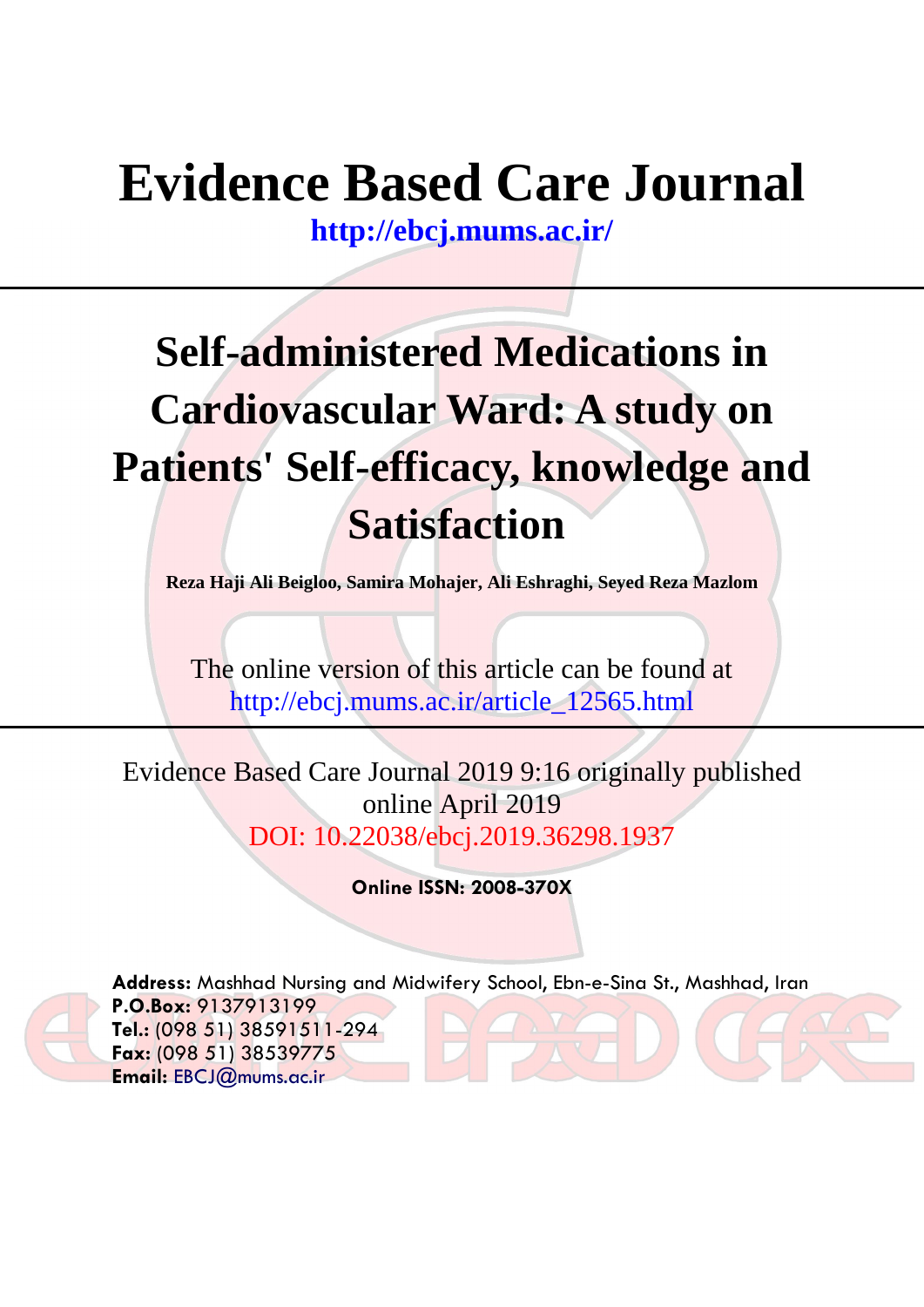

**Evidence Based Care Journal** 

Original Article



# **Self-administered Medications in Cardiovascular Ward: A study on Patients' Self-efficacy, knowledge and Satisfaction**

Reza Haji Ali Beigloo <sup>1</sup>, Samira Mohajer <sup>2</sup>, Ali Eshraghi <sup>3</sup>, Seyed Reza Mazlom <sup>4\*</sup>

**Received**: 25/11/2018 **Accepted**: 17/03/2019

Evidence Based Care Journal, 9 (1): 16-25

# **Abstract**

**Background**: Self-efficacy of medication use and pharmaceutical knowledge are important factors for medical treatment completion.

**Aim**: This study aimed to determine the effect of self-administration of medication program on pharmaceutical knowledge and satisfaction of patients with cardiovascular diseases.

**Methods:** This randomized clinical trial was conducted on 60 patients with cardiovascular diseases (CVD) in Imam Reza hospital in Mashhad during 2018. Self-efficacy was examined using the standard scale of self-efficacy for appropriate medication use. Moreover, pharmaceutical knowledge was examined using the standard scale for the measurement of patients' knowledge level before and after the intervention. Patients' satisfaction with the medication use manner was also evaluated at the time of discharge from the hospital. Data were analyzed in SPSS software (Version 20).

**Results:** According to the results, the mean ages of patients in the intervention and control groups were 40.9 $\pm$ 8.6 and 44.4 $\pm$ 8.5, respectively. In the pre-test, the self-efficacy and pharmaceutical knowledge scores obtained from independent t-tests and Mann-Whitney U test were homogeneous. However, self-efficacy scores in the post-test were  $32.0\pm3.3$  and  $24.7\pm3.1$  in the intervention and control groups, respectively. The mean satisfaction of patients with medication use manner was significantly higher in the intervention than that in the control group (P<0.001).

**Implications for Practice:** The self-administration of medication program in qualified patients with CVD can improve medication use and pharmaceutical knowledge. Therefore, the application of these programs is suggested improving medication compliance.

**Keywords:** Patients' pharmaceutical knowledge, Patients with cardiovascular diseases, Patients' satisfaction, Self-administration of medication program

4.Instructor, Nursing and Midwifery Care Research Center, Mashhad University of Medical Sciences, Mashhad, Iran

\* Corresponding author, Email[: mazlomr@mums.ac.ir](mailto:mazlomr@mums.ac.ir)

<sup>1.</sup>Msc of Medical Surgical Nursing, School of Nursing and Midwifery, Mashhad University of Medical Sciences, Mashhad, Iran.

<sup>2.</sup>PhD Candidate, Instructor in Gerontological Nursing, Nursing and Midwifery Care Research Center, Mashhad University of Medical Sciences, Mashhad, Iran

<sup>3.</sup>Heart Disease fellowship, Faculty Member of Mashhad University of Medical Sciences, Mashhad, Iran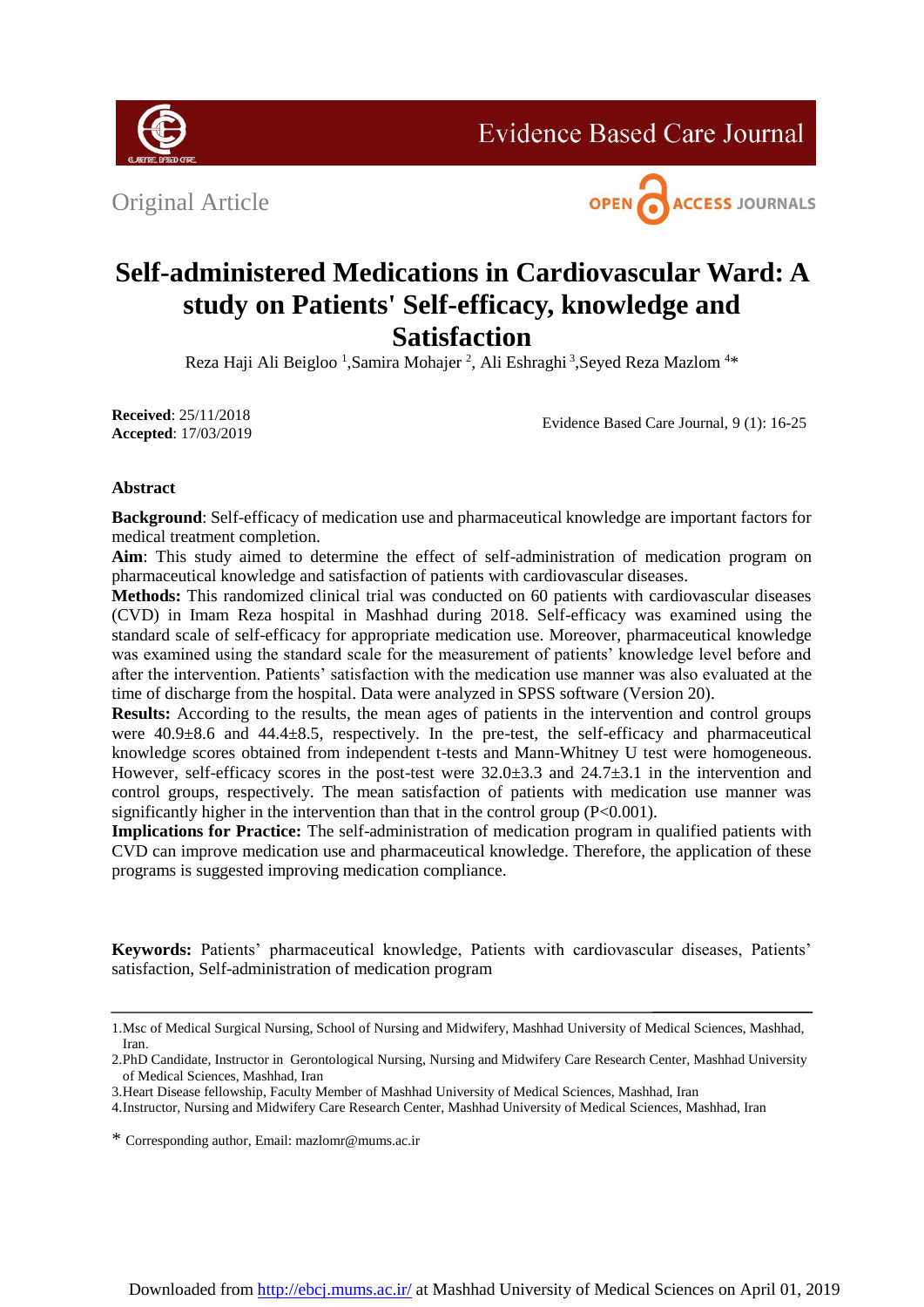#### **Introduction**

Cardiovascular diseases (CVD) are considered as the first mortality factor in the world that accounts for more than 50% of all deaths in developed countries (1). In spite of the gradual reduction in the mortality rates of these patients in recent decades, it is still the cause of death in more than one-third of people over 35 years of age (2). Based on the newly published statistics by the American Heart Association, 15.5 million people over the age of 20 suffer from coronary artery disease in the United States (3). Cardiovascular diseases are the first cause of mortality in Iran in all ages and genders (1). Moreover, they are among the main reasons for disability and the fourth common factor to apply for disability insurance (4).

Disability-adjusted life years (DALYs) estimate the disease load or collection of the lost years by premature death or disability caused by cardiovascular disease (CVD). In 2005, there were 847309 DALYs in Iranian adults who were 30 years and older. By 2025, this figure is expected to reach 1728836 DALYs. In other words, DALYs caused by CVD will increase because of aging. Therefore, more actions are required to cope with the effects of CVD in the next decades (5).

The CVD imposes a heavy economic burden on an individual and society because of long term health defects (6). These direct costs reduce the resources that can be used for the family and society's health benefits (7). The afflicted patients to CVD are exposed to the risk of recurrence of this disease and should undergo long-term treatment (8). One of the most important treatments is medical treatment. The execution of the medical instruction is the inseparable part of clinical care with high quality that aims at improving and evaluating the treatment procedure (9). The accomplishment of this matter is relevant to the pharmaceutical knowledge of patients about their treatment (10). Their knowledge of the prescribed medicines may show the relationship between the doctor and treatment team with the patient (9). The unanswered questions in the patients' mind about the prescribed medications may provide a sense of non-motivation and change or avoid medication use manner based on his/her own criterion.

In addition to proper diagnosis and administration of the appropriate medication, the patient must have the necessary information to use the medication according to the goals of the treatment team (9). Since medication use begins the day the patient is admitted to the hospital and continues long after hospital discharge, it is important that the patients have the ability to take medications as prescribed by their physicians. Therefore, the patient is required to learn this behavior. Many behavioral theories have been used for regular medication use. It seems that Bandura's Social Cognitive Theory (1986) is a very useful framework in this field (11). Self-confidence is the key structure in this theory. A person can successfully obtain the desired result when he/she knows how to do the behavior. Bandura believes that self-efficacy is the most important prerequisite for this behavior change and considers it as an important aspect of disease administration (12). Furthermore, self-efficacy is one of the important predictors of medication compliance (13).

Self-efficacy is defined as an individual's belief to do a specific behavior to reach a specific goal. This belief increases and controls self-confidence and provides a condition of changing behavior (14). Based on Bandura theory, a person perception about his/her ability make him/her uses self-care behaviors to reach the desired results. Accordingly, patients with a greater sense of self-care ability are more wishful to undertake these responsibilities (15). Bandura believes that skill and knowledge are not enough for a successful action (15). Knowledge, skills, health beliefs, personal characteristics, and social support are the important indices for behavior change; however, self-efficacy is an important and vital factor for behavior change process (16).

Pharmaceutical self-efficacy means an individual belief in the ability to use and administer prescribed medications in different conditions (17). Various educational interventions have been examined so far to treat several patients with the aim of promoting regular medication intake.

Nevertheless, most of these programs only increased the patients' awareness of the importance of medications. Therefore, their success has not been conspicuous as expected (18). Therefore, selfadministration of medication program (SAM) has been suggested in the literature to prevent these failures (19). This program lets patients take the prescribed medications after the essential training while hospitalization under the observation of nurse, doctor, or pharmacist (20). The SAM let patients participate in pharmaceutical program administration longer (21). The self-administration of medications by patients in the hospital can promote their knowledge level about the taken medications and improve their independence and self-sufficiency (22).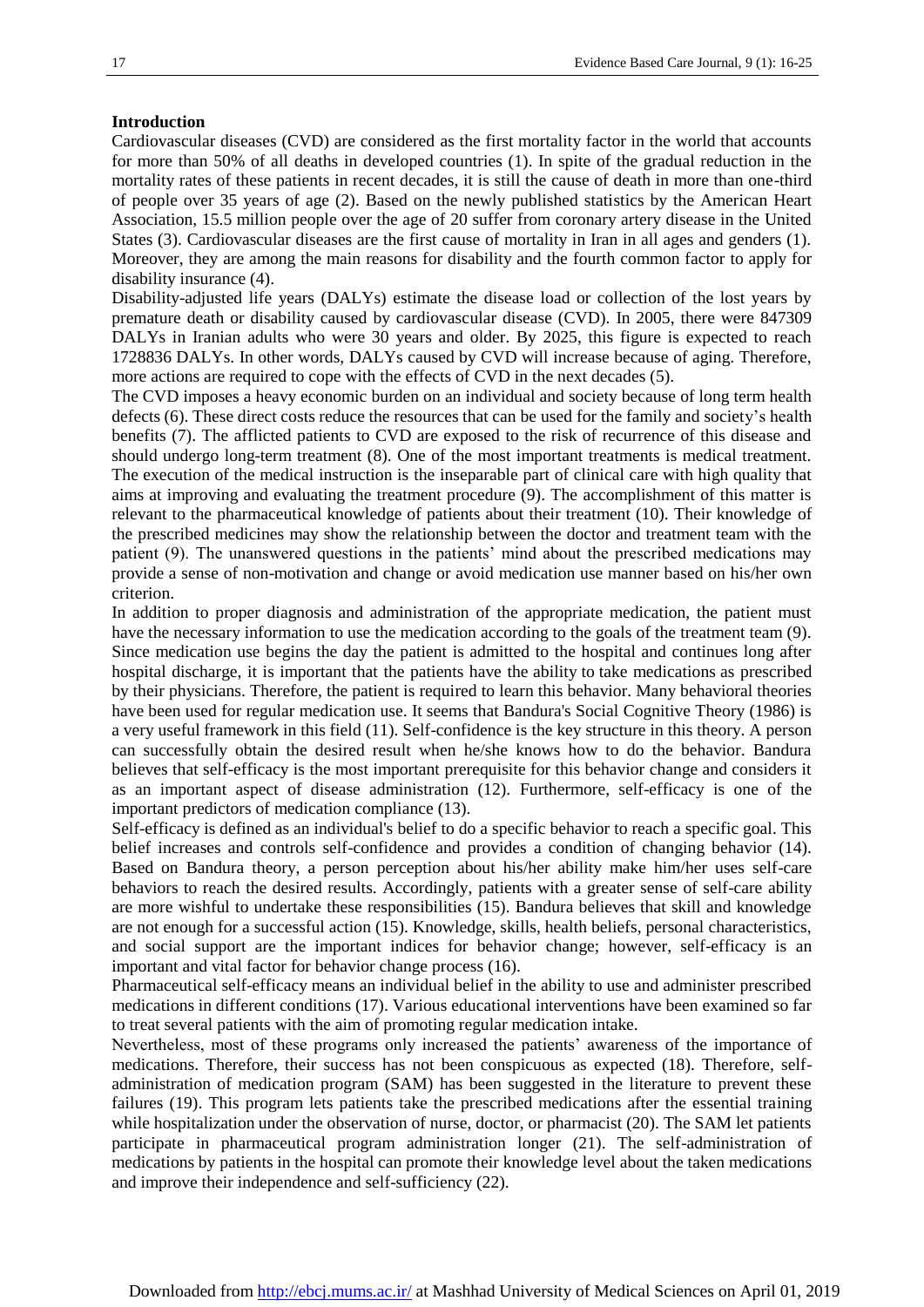In the clinical observation of the first author, it was noticed that medication prescription and distribution were conducted by doctor and nurse, respectively, without any patients' participation. Nonetheless, the responsibility of medication intake administration is assigned to the patient or his/her family immediately after discharge from the hospital, while the patient is not ready in terms of knowledge and self-efficacy to do this.

This process may lead to confusion, error, and ultimately the lack of regular use of medications. In spite of the application of SAM in other countries, no studies and operational program have been conducted using the SAM program in Iran. On the other hand, the results of studies on SAM program conducted in other countries can't be generalized to the Iranian settings according to the differences in terms of culture, environment, pharmaceutical knowledge, and treatment team beliefs between Iran and other countries. Therefore, this study aimed at determining the effect of SAM program on pharmaceutical knowledge, self-efficacy, and satisfaction with medication intake in cardiovascular inpatients.

# **Methods**

Totally, 60 patients referred to the cardiovascular section of Imam Reza hospital in Mashhad participated in this two-group clinical trial during 2018. The inclusion criteria were: 1) full consciousness, 2) the diagnosis of cardiovascular disease symptoms by the specialized factor, 3) age range of 18-60, 4) education status (at least under diploma), 5) lack of cognitive or psychological disorders based on the medical profile, and 6) lack of audible and visual impairment. On the other hand, the patients who 1) had exacerbation of disease, 2) needed special care, 3) diagnosed with the inability to administer medications using the appropriate checklist at each stage, 4) discharged early, 5) had loss of short-term memory, and 6) were reluctant to continue the trial were excluded from the study.

Based on a pilot study on 20 patients (n=10), the sample size was determined 22 people in each group with regard to the confidence coefficient of 95%, test power of 80%, and comparison of the means of two distinct populations. For more confidence, 30 patients were entered and studied in each group to the end of the study.

The research sample was selected by convenience sampling method based on input and output criterion among the hospitalized patients in the cardiovascular section of Imam Reza hospital in Mashhad. This unit included 32 beds in which a nurse is responsible for taking care of 8 patients when the unit is full. Participants were selected using convenience sampling method and subsequently assigned into control and intervention groups.

The SPSS software was used to extract the random sequence to assign predications to each week of the period to one of two groups. This sequence was kept in the closed envelope. It was indicated at the beginning of each sampling week by opening an envelope to place research units into the intervention or control group. In this regard, all the entered patients to the research that week was placed in one of two groups. This procedure was done to prevent the dissemination of information between patients in two groups.

Data were collected using unit selection form, personal information scale, checklists of controlling the patients' ability to continue SAM steps (including 3 standard checklists based on protocol), selfefficiency scale for appropriate medication use, standard scale of patients' knowledge level measurement about the prescribed medicines, and scale of measuring patients' satisfaction with medication intake.

Self-efficiency scale for appropriate medication use was designed by an expertise team containing several sub-groups of experts of medication compliance and specialists. Its validity was examined by Risser et al. (2007) using 436 patients with cardiovascular or other relevant diseases. Its reliability was evaluated through internal consistency, pre-test, and post-test.

In this study, the internal consistency of this 13-item scale was reported to be 0.89 ( $\alpha$ =0.89). The scores ranged from 13 to 39 and higher scores indicated higher self-efficacy of patients for the appropriate prescribed medication use. After taking the permission, this instrument was translated into Persian by the research team in January 2018. The translation was given to English language expertise. Two main translated versions were compared after re-translation to English. The translation validity was confirmed with a content validity index of 0.86 based on equality of two translations. Its validity was confirmed using the content validity index by receiving 10 authors' opinion.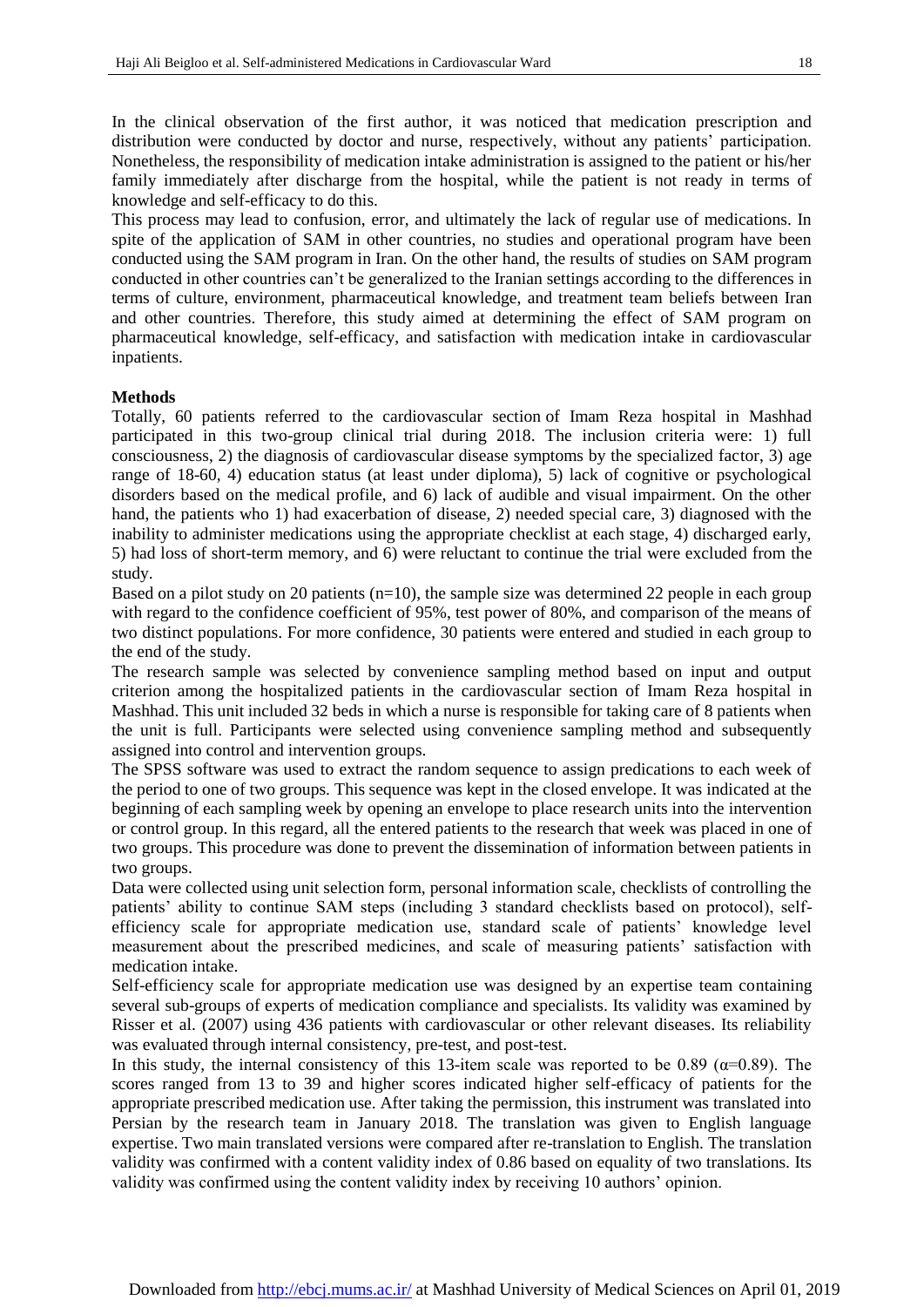The reliability of the translated instrument was evaluated by the test-retest method on 10 persons and was confirmed by the correlation coefficient of 0.84. The standard scale for the measurement of patient's knowledge level about the prescribed medication was designed by Frohlich et al. (2006). Content validity index was used to determine the translated tool validity in this study. The validity of the final version of the instrument was confirmed after including the essential considerations with a coefficient of 0.95. Moreover, internal consistency method with Cronbach's alpha coefficient was used on 10 persons to determine the reliability of the scale for the measurement of patient's knowledge level. Its Cronbach's alpha coefficient was obtained at 0.81 ( $\alpha$ =0.81). In addition, its internal consistency was efficient in this study.

Patients' satisfaction scale with the medication use was prepared by one of the authors through reusing texts and new references about the satisfaction index with the medication use under the supervision of the research team. Content validity index method was used to determine the designed tool validity. Subsequently, the validity of the final version of the instrument was confirmed by the coefficient of 0.93 after including the essential modifications and suggestions. The test-retest method with 2-3 days interval was used on 10 persons to determine the reliability which was confirmed with a correlation coefficient of 0.89.

This study was conducted after coordination with managers and supervisors and taking permission letter from the authorities in the cardiovascular section of Imam Reza hospital in Mashhad. The nurses in different shifts were subjected to face-to-face and group training by the author and research team members over two days. The sampling lasted 3 months. After taking written informed consent, the competent patients entered the study. All participants were informed about the research process using a verbal face-to-face explanation. One of the authors from the cardiovascular care unit filled the patients' demographic forms through interviews. As pre-test, self-efficacy of medication use was measured using self-efficacy scale of appropriate medication use and patients' pharmaceutical knowledge by one of the authors 25 h after hospitalization.

Medications were given by the unit nurses under the supervision of the author to the intervention group in the first 24 h. Moreover, the patients were taught about the name of medications, dose, method, intake time, intake reason, and probable side effects verbally and by face-to-face about 10-20 minutes depending on the number of medications. The medication guide and brochures were prepared, formulated, and approved by the training committee of the treatment department of Mashhad University of Medical Sciences, Mashhad, Iran, with the cooperation of nursery and midwifery faculty members.

The brochures were further distributed to each patient for more study. Subsequently, the patients' ability to initiate the second step of the study was measured by the nurse and one of the authors using the checklist of the first step. If the patients were recognized qualified, they would be eligible to enter the second step of the research process.

In the second step, medications of the next 24 h were prepared by the nurse who was responsible to take care of the patient. The medications were placed in the specific pillboxes without locks and kept in lockers in nursery station. The nurses were given the numbered keys of the lockers. The Persian name of the medication, dose, and consumption time was labeled on each medicine. Subsequently, according to training, the patient asked his/her medication in the due time verbally or by alarm ring when the nurse was present or not, respectively. When the nurse arrived, the patient took out his medication from the box and took it under the direct supervision of the nurse. The nurse then confirmed the accuracy of the taken medication by the patient. The nurse was required to check the pulse and other vital signs before taking control of the medication intake. The patient was also given the necessary training in this regard.

In this step, the patients were asked to fill the medication checklists after taking the medication to ensure that the patient received the right medicine at the right time. Moreover, these checklists prevented the medication from being missed or re-used due to concerns about the use of the drug. In addition, the nurses in each shift were able to observe the medications taken by the patients.

If a patient delays medication intake for 1 hour, s/he is reminded by the nurse and this delay is considered as the first sign of unreadiness. If this delay repeats in the next step, s/he turns to the previous step to take the medication by the nurse once more. This process repeats two times. If the patient is not able to take medication, s/he will be excluded from the study.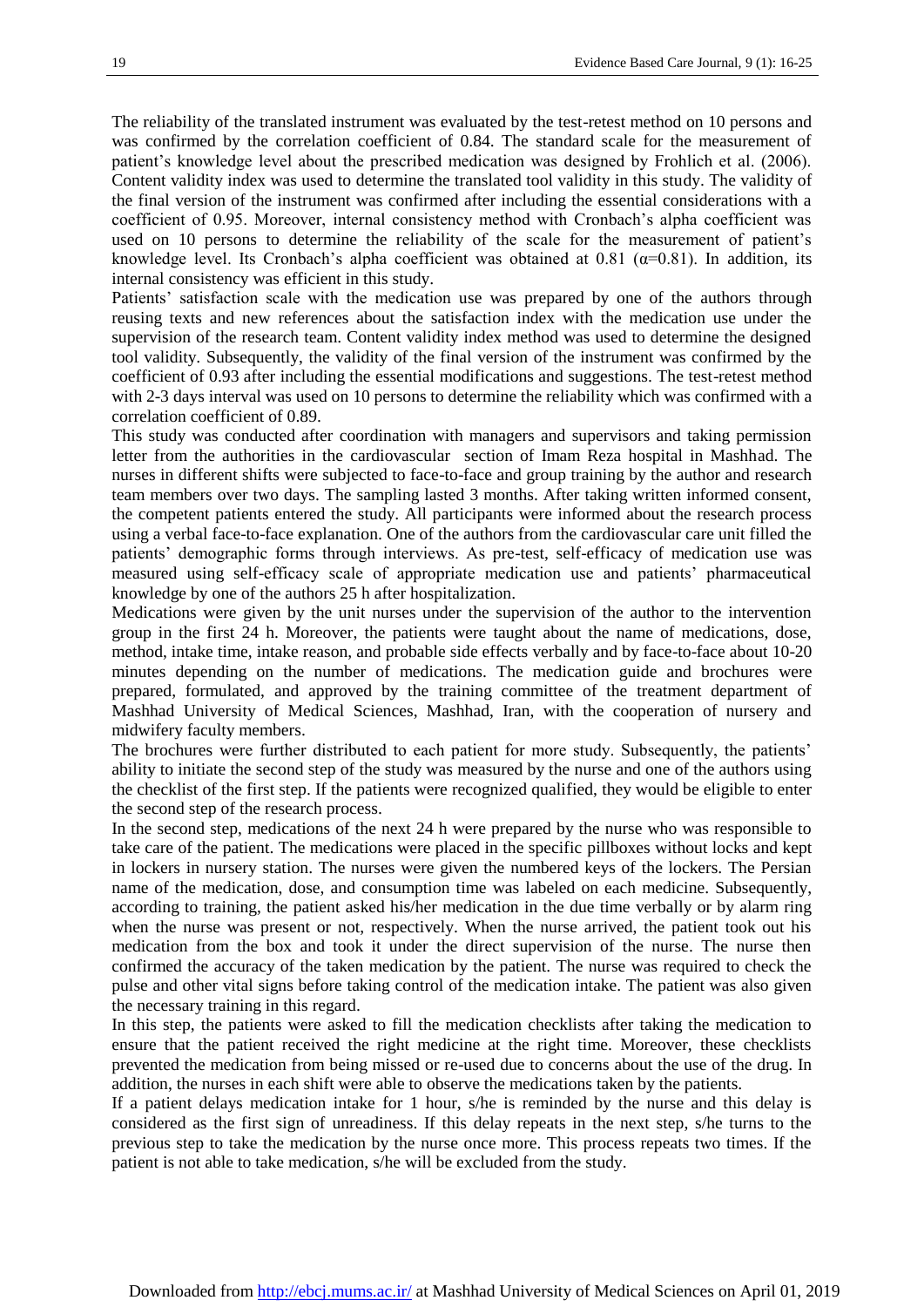In the case of two delays as mentioned above, the routine manner was used to administer medication by nurses. At the end of the second 24 h (second step), the ability, competence, and efficacy of patients regarding the medication intake were measured by a checklist of the third step. If these medications are taken correctly and timely at the end of the second 24 h (according to the checklist of patient control and standard medication use program protocol), medications of the next 48 h were put in the specific pill box for the patient.

One key was given to the patient and s/he was responsible for taking medications and keeping the key. The nurse was responsible for indirect control using the method of counting the pills. This counting was done at certain hours (i.e., 6:30 am, 12:30, and 6:30 pm). At this stage, the patient was required to complete the checklist of taken medications to prevent any potential problems and the checklist was controlled by the nurse.

This trend continued to discharge day from the hospital (4-6 days). Possible errors were also examined in this step. The examined checklists showed that no errors happened in any steps by the patient. It is to be noticed that the nurse controlled all medication orders daily after the doctor prescription. In addition, any changes in medication order about the intake dose, adding, or cutting any medication during hospitalization was announced by the nurse. Moreover, the medications in the pillbox were reviewed and modified by the nurse if needed.

Medications were given to the patient by a nurse in a routine manner in the control group and patients received face-to-face medication training and medication guide brochures while hospitalization. Selfefficacy of medication use in both groups was measured by self-efficacy scale of appropriate 96 h medication use (4 days) after pre-test by a similar method with the previous step of intervention (24 h, Figure 1).



Figure 1: Research process steps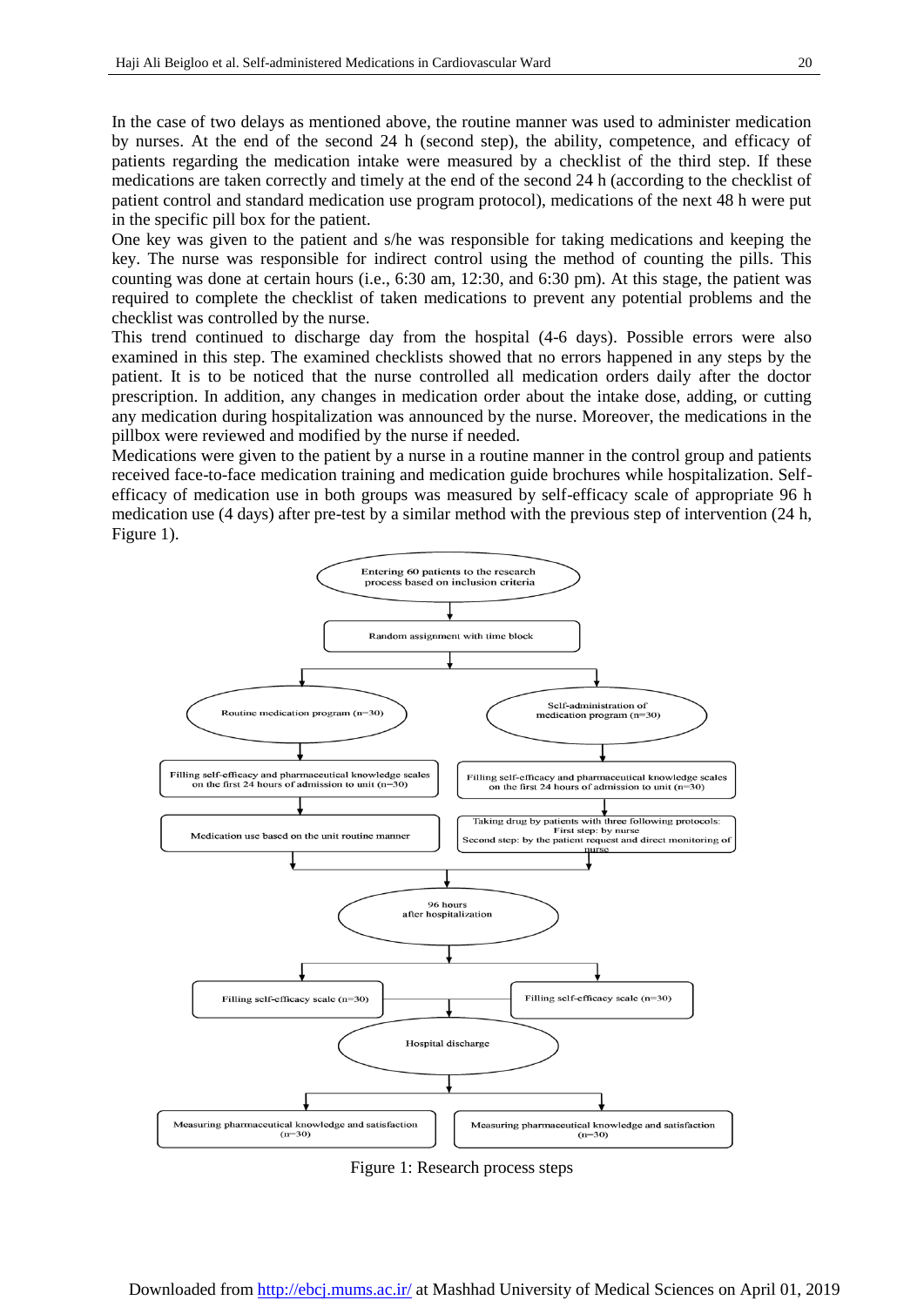Furthermore, pharmaceutical knowledge and satisfaction were evaluated at the time of hospital discharge.

The research protocol was approved by the Ethics Committee of Mashhad University of Medical Sciences, Mashhad, Iran (IR.MUMS.REC.1396.381). In addition, written informed consent was taken from participants and they were informed of the confidentiality of their information. The normal distribution of quantified variables of the study was determined through the Kolmogorov-Smirnov and Shapiro-Wilk test. To assess the intergroup and intragroup comparisons to reach the aims of the study, independent t-test or Mann-Whitney U tests, and Wilcoxon test was utilized, respectively. The consistency of variables in the two groups was examined using Fisher's exact test, the chi-square test, and the Mann-Whitney U test. In all tests, the confidence coefficient was estimated at 95% and pvalue less than 0.05 was considered statistically significant. Data were analyzed in SPSS software (version 20).

### **Results**

In this research, 60 hospitalized patients in the cardiovascular section were examined from which 21 (70%) and 18 (60%) cases were assigned into intervention and control groups, respectively. The mean ages of patients in the control and intervention groups were  $44.4\pm8.5$  and  $40.9\pm8.6$ , respectively. According to the results, there was no significant difference between the two groups in terms of age, occupational status, hospitalization background caused by cardiovascular diseases, housing, and other chronic diseases. However, a significant difference was observed between the two groups regarding gender (Table 1).

| Table 1. Comparison of the actinographic enaracteristics of patients in two groups |                                        |                |                |                       |  |  |  |
|------------------------------------------------------------------------------------|----------------------------------------|----------------|----------------|-----------------------|--|--|--|
| <b>Variables</b>                                                                   |                                        | Group          |                | <b>Results of the</b> |  |  |  |
|                                                                                    |                                        | Control        | Intervention   |                       |  |  |  |
|                                                                                    |                                        | $(n=30)$       | $(n=30)$       | intergroup test       |  |  |  |
| Gender (number %)                                                                  | Male                                   | 18 (0.06%)     | $9(0.30\%)$    | $*P = 0.02$           |  |  |  |
|                                                                                    | Female                                 | 12 (0.04%)     | 21 (0.70%)     |                       |  |  |  |
| Hospitalization                                                                    | Yes                                    | $6(0.02\%)$    | $12(0.30\%)$   | $P = 0.09$            |  |  |  |
| background<br>(Number %)                                                           | N <sub>o</sub>                         | 24 (0.08%)     | $18(0.60\%)$   |                       |  |  |  |
| Other chronic                                                                      | Yes                                    | 15 (0.05%)     | $9(0.30\%)$    | $*P = 0.11$           |  |  |  |
| diseases<br>(Number %)                                                             | N <sub>o</sub>                         | $15(0.05\%)$   | 21 (0.70%)     |                       |  |  |  |
| Occupational status                                                                | Self-employed                          | 18 (0.06%)     | $9(0.30\%)$    | ** $P = 0.053$        |  |  |  |
| ${\rm (number\,\%)}$                                                               | House wife                             | 11 $(% 7.3)$   | 19 (63.3%)     |                       |  |  |  |
|                                                                                    | Clerk                                  | $1(3.3\%)$     | $2(7.6\%)$     |                       |  |  |  |
|                                                                                    | Elementary school<br>and under diploma | $9(0.30\%)$    | 13 (3.43%)     |                       |  |  |  |
|                                                                                    | High school and<br>diploma             | 18 (0.60%)     | 14 (7.46%)     | **P = 0.6             |  |  |  |
|                                                                                    | Higher than<br>diploma                 | $3(0.10\%)$    | $3(0.10\%)$    |                       |  |  |  |
| Age (year)<br>Standard deviation $\pm$ Mean                                        |                                        | $44.4 \pm 8.5$ | $40.9 \pm 8.6$ | *** $P=0.08$          |  |  |  |

**Table 1: Comparison of the demographic characteristics of patients in two groups**

\* The Chi-square test

\*\* The Fisher's exact test

\*\*\* The Mann-Whitney U test

According to the independent t-test results, the mean self-efficacy score of appropriate medication use in pre-test for the patients with CVD didn't have a significant difference in control and intervention groups  $(P=0.069)$ . However, the mean self-efficacy score of appropriate medication use in the intervention group (32.3±0.3) was significantly higher than that in the control group (24.3±7.1) based on the results of Mann-Whitney U test (P<0.001). Moreover, the Mann-Whitney U test showed a significant difference (P<0.001) between the mean scores of self-efficacy for appropriate medication use in patients with CVD in post-test than pre-test in two groups. Wilcoxon test results in intragroup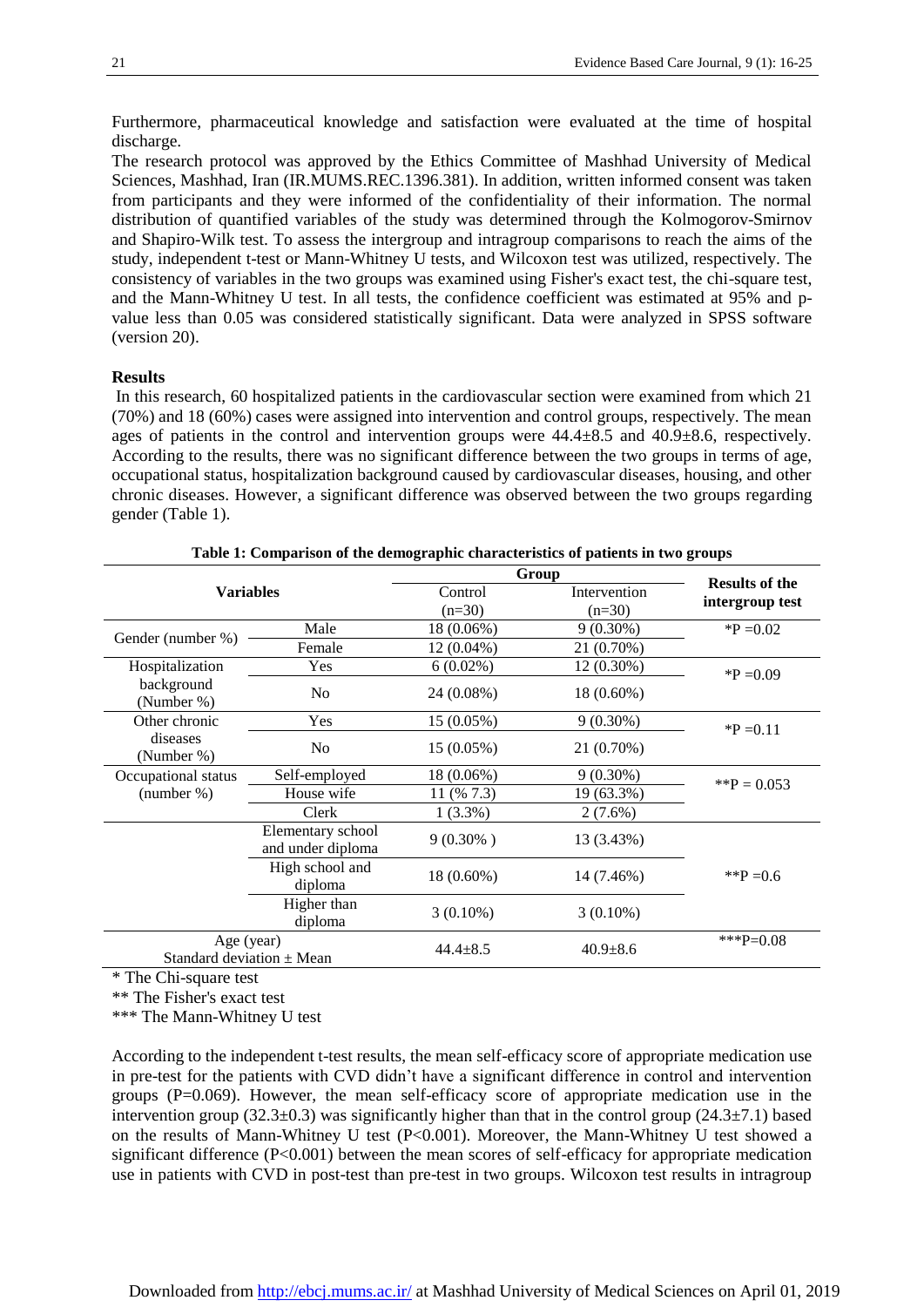comparison showed that the post-test mean score of self-efficacy was significantly higher than that in pre-test (P<0.001); however, there was no significant difference between the two steps (P=0.220) (Table 2).

|                                                   | Group                                            | Intervention<br>$group (n=30)$ | Control group (n=30) | <b>Test Result</b> |
|---------------------------------------------------|--------------------------------------------------|--------------------------------|----------------------|--------------------|
| Variable                                          |                                                  | $Mean+SD$                      | $Mean \pm SD$        |                    |
| Self-efficacy of<br>appropriate medication<br>use | Pre-test (on the first 24 h)                     | $7.9 + 22.2$                   | $2.1 + 24.3$         | $P=0.07$           |
|                                                   | Post-test (96 h after<br>hospitalization)        | $0.3 + 32.3$                   | $7.1 + 24.3$         | ** $P< 0.001$      |
|                                                   | Intragroup comparison                            | $P<0.001***$                   | ***P=0.220           |                    |
| Pharmaceutical<br>knowledge                       | Pre-test (on the first 24 h)                     | $0.6 + 6.2$                    | $6.5 + 5.1$          | **P=0.68           |
|                                                   | Post-test (at the time of<br>hospital discharge) | $1.9+0.12$                     | $0.27 + 7.1$         | $*P<0.001$         |
|                                                   | Intragroup comparison                            | ***P< $0.001$                  | ***P< $0.001$        |                    |
| Satisfaction with<br>medication use manner        | Post-test (at the time of<br>hospital discharge) | $29.2 \pm 1.2$                 | $11.1 \pm 1.8$       | $0.001$ **P<       |

# **Table 2: Mean and standard deviation of self-efficacy of medication use, pharmaceutical knowledge, and satisfaction with medication use program in intervention and control groups**

**\*** The independent t-test

\*\* The Mann-Whitney U test

\*\*\* The Wilcoxon test

According to the results of the Mann-Whitney U test in the pre-test, there was no significant difference between control and intervention groups  $(P=0.69)$  regarding the mean pharmaceutical knowledge of patients with CVD. However, the results of independent t-test in post-test showed a significant difference between the intervention and control groups  $(P<0.001)$  in terms of the mean scores of pharmaceutical knowledge of patients with CVD. Furthermore, the results obtained from the Mann-Whitney U test showed a significant difference (P<0.001) between control and intervention groups regarding the mean scores of pharmaceutical knowledge in post-test rather than those in pretest (Table 2). In addition, the Mann-Whitney U test showed higher levels of patients' satisfaction with medication in the intervention group, compared to the control group (P<0.001, Table 2).

The results of two-way ANOVA showed the effect of gender (that was not homogenous in both groups on the score of self-efficacy, pharmaceutical knowledge, and patients' satisfaction based on group showed that group has a significant effect on these variables ( $P=0.035$ ,  $P=0.015$ , and  $P=0.024$ , respectively); however, the effect of gender and reciprocal effect of gender and group was not significant on them  $(P>0.05)$ . In addition, no significant effect on other background variables, including self-efficacy, pharmaceutical knowledge, and patients' satisfaction was observed based on the results of two-way ANOVA  $(P>0.05)$ .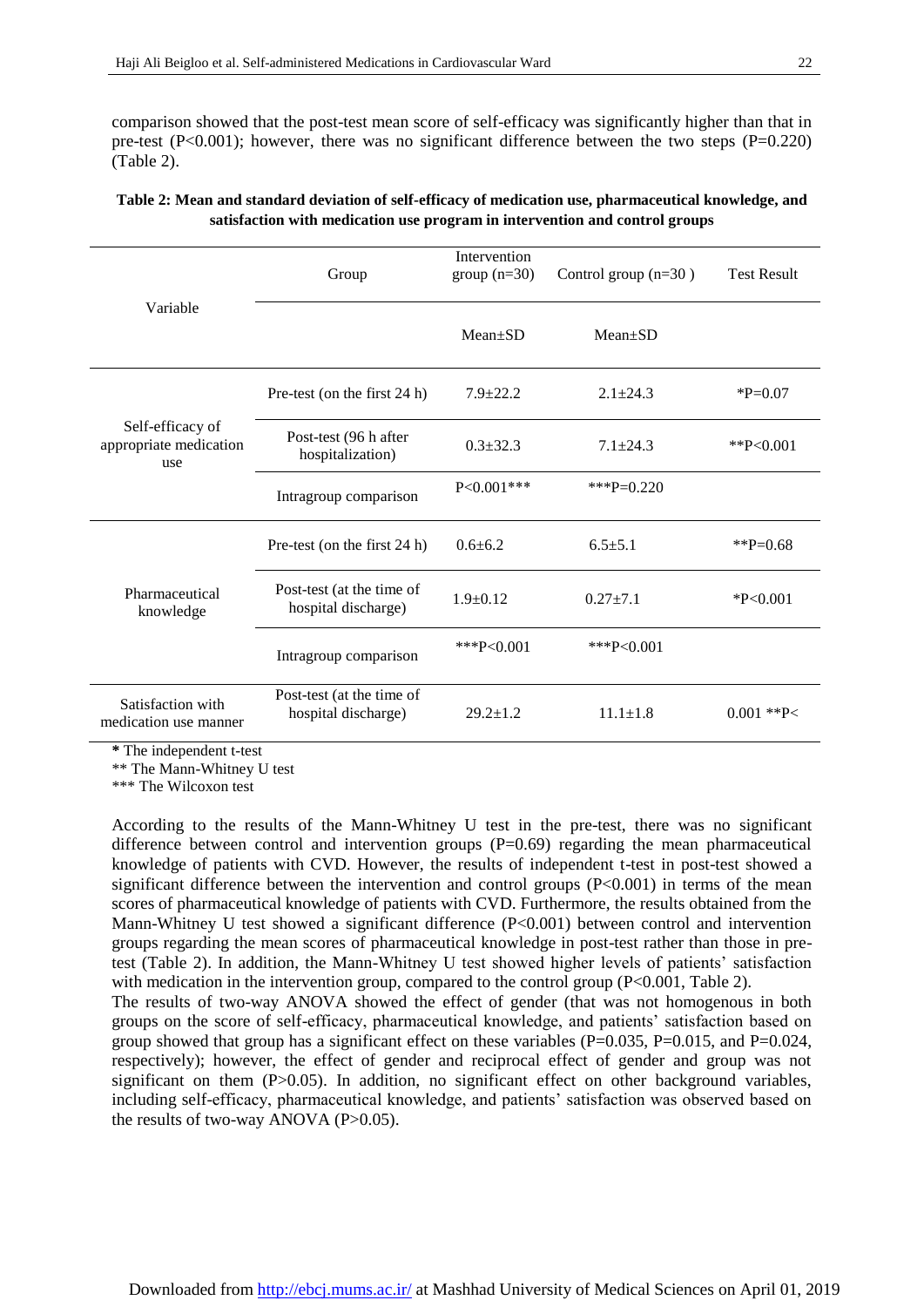#### **Discussion**

According to the results, the self-administration of medication program on hospitalized patients with CVD in the cardiovascular section can increase self-efficacy of appropriate medication use at the time of discharge from hospital (41%). However, the medication undertaken by a nurse in a routine manner leads to 21% of an increase in self-efficacy levels (P<0.001).

Moreover, pharmaceutical knowledge of patients with CVD hospitalized in the cardiovascular section was increased using the SAM program and it was 75% higher than that in the control group (P<0.001). No similar studies were found in the literature review to investigate the effect of SAM program on patients' medication use; therefore, the authors tried to use the results of similar studies in this study.

In a study conducted by Lam et al. (2009), the SAM program increased the elderly patients' efficacy to 10.8% for medication use administration. Moreover, pharmaceutical non-compliance reduced to 12.3% significantly (23). Since the prerequisite of change in behavior results from an individual belief in change along with the ability to do the action (17), it can be concluded that people self-efficacy increased before changing the participants' behavior in the study. Accordingly, the patients' performance was changed leading to the increased pharmaceutical compliance. Therefore, the results obtained from this study were in line with the findings of the mentioned study. The consistency between the findings resulted from the similarity of intervention in these two studies.

Moreover, Jensen et al. (2003) evaluated self-administration of medication use, pharmaceutical knowledge of patients with CVD, following the medication regimen, and patients' satisfaction with SAM. According to the results, pharmaceutical knowledge scores in the SAM group in hospitalization time was more than that of the group under the supervision of nurses to take medication (24). In addition, 73.3% of patients preferred to undertake medication intake administration during their hospitalization. Moreover, the satisfaction of the SAM group with medication use program was higher than that in other groups. Based on the result of one conducted study, there is a significant relationship between knowledge and self-efficacy in which an increase in pharmaceutical knowledge improves self-efficacy level (25). Therefore, the simultaneous increase of pharmaceutical knowledge and selfefficacy in the present study is related to the effect of pharmaceutical knowledge on self-efficacy.

Tavakoli et al. (1998) evaluated the SAM program on hospitalized patients with gastrointestinal diseases to increase patients' participation in taking their medication. According to the results, the mean pharmaceutical knowledge of intervention group increased to 81% after intervention. Moreover, 90.7% of the intervention group had high satisfaction with the SAM program. The results showed an increase in satisfaction and pharmaceutical knowledge due to patients' participation; moreover, the patients got more sense of independence (26).

According to other similar studies, there was a significant relationship between knowledge and selfefficacy in which increasing knowledge improved self-efficacy level (25). The findings of the mentioned study were consistent with the results obtained from the present study showing the increase of self-efficacy level in this study.

Although this study paved the way on the effect of SAM program, it suffers from some limitations. There are differences among patients regarding personal, social, cultural, and economic issues as well as gender. Moreover, the patients might not be precise and honest in answering the questions which could influence the study results. It was tried to reduce the adverse effects of these limitations using random allocation of cardiovascular section.

The two groups under study were homogeneous regarding the examined background and interruptive variables according to the statistical tests results. Moreover, their effect on dependent variables was not significant based on the results of three-way statistical tests. However, they were different in terms of executing the self-administration medication use program.

Therefore, the observed difference in self-efficacy, pharmaceutical knowledge, and satisfaction values between the two groups can be attributed to the intervention effect. Accordingly, the research hypothesis on increasing self-efficacy of medication use was accepted by executing selfadministration of medication use program in the hospital. Obviously, the results obtained from 96 h of SAM initiation can be generalized and qualified patients with the necessary abilities can execute the protocol.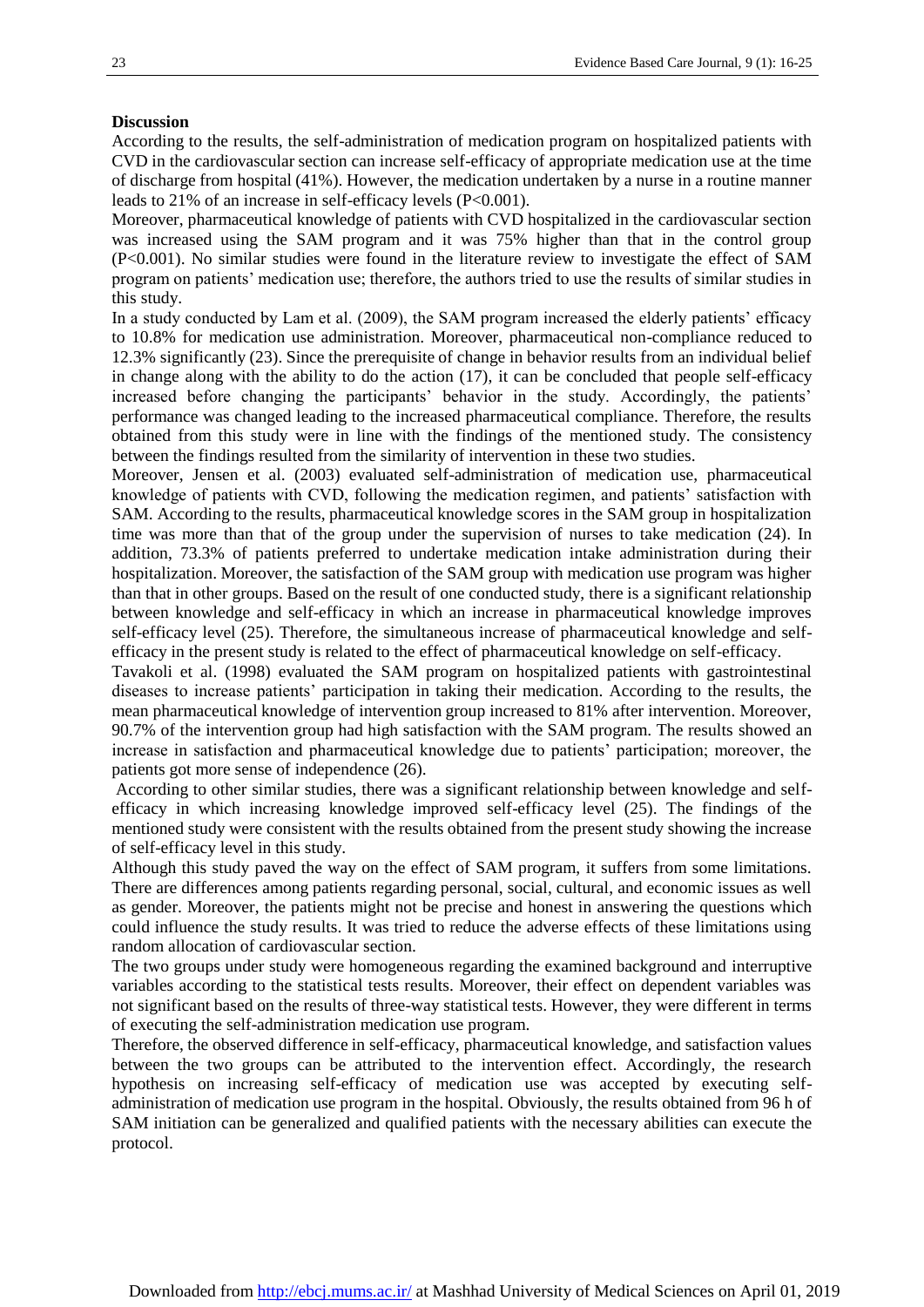# **Implications for Practice**

The SAM program significantly increases self-efficacy of medication use, pharmaceutical knowledge, and patients' satisfaction. Moreover, the required time and cost is relatively equal to the educational program which reduces the nurse time to give medication to the patients. Therefore, according to the high importance of regular medication use in treatment procedure and secondary prevention, and the effect of self-efficacy and pharmaceutical knowledge, the execution of such programs can help patients take medications better as well as improve the patients' satisfaction with their treatment program. It is suggested that further studies evaluated the effect of SAM program on patients with other diseases as well as other consequences with longer follow-up periods (i.e., 3 months).

# **Acknowledgment**

This article is extracted from a thesis of MSc student in internal surgery nursing with the ethical code of IR.MUMS.REC.1396.381 and registration code of IRCT20171223038022N1 at the Clinical Practice Database under the financial aegis of Research Deputy of Mashhad University of Medical Sciences, Mashhad, Iran. The authors would like to express their gratitude to all managers, authors, and dear patients with their 24-h endeavors for their unprofitable collaborations in this study.

### **Conflict of interests**

There is no conflict of interest regarding the publication of the study.

# **References**

1- Yavari.p. Epidemiology textbook of prevalent diseases in Iran: gap; 2015.

2- Sanchis-Gomar F, Perez-Quilis C, Leischik R, Lucia A. Epidemiology of coronary heart disease and acute coronary syndrome. [Ann Transl Med.](https://www.ncbi.nlm.nih.gov/pmc/articles/PMC4958723/) 2016 Jul; 4(13): 256.

3- Mozaffarian D, Benjamin EJ, Go AS, Arnett DK, Blaha MJ, Cushman M, et al. Executive Summary: Heart Disease and Stroke Statistics--2016 Update: A Report From the American Heart Association. [Circulation.](https://www.ncbi.nlm.nih.gov/pubmed/26811276) 2016 Jan 26;133(4):447-54.

4- Leopold RS. A year in the life of a million American workers: MetLife(2003).

5- Sadeghi M, Haghdoost AA, Bahrampour A, Dehghani M. Modeling the Burden of Cardiovascular Diseases in Iran from 2005 to 2025: The Impact of Demographic Changes. Iran [J Public Health.](https://www.ncbi.nlm.nih.gov/pubmed/?term=Modeling+the+Burden+of+Cardiovascular+Diseases+in+Iran+from+2005+to+2025%3A+The+Impact+of+Demographic+Changes) 2017 Apr;46(4):506-516.

6- Kim J, Lee E, Lee T, Sohn A. Economic burden of acute coronary syndrome in South Korea: a national survey. [BMC Cardiovasc Disord.](https://www.ncbi.nlm.nih.gov/pubmed/?term=Economic+burden+of+acute+coronary+syndrome+in+South+Korea%3A+a+national+survey) 2013 Aug 8;13:55.

7- Strategic priorities: World Health Organization; [cited 2018 July 09]. Available from[:](http://www.who.int/cardiovascular_diseases/priorities/en/) [http://www.who.int/cardiovascular\\_diseases/priorities/en/.](http://www.who.int/cardiovascular_diseases/priorities/en/)

8- Mega JL, Braunwald E, Wiviott SD, Bassand J-P, Bhatt DL, Bode C, et al. Rivaroxaban in patients with a recent acute coronary syndrome. New England Journal of Medicine. 2012;366(1):9-19.

9- Frohlich SE, Dal Pizzol Tda S, Mengue SS. Instrument to evaluate the level of knowledge about prescription in primary care. Revista de saude publica. 2010;44(6):1046-54.

10- Shikiar R, Rentz AM. Satisfaction with medication: an overview of conceptual, methodologic, and regulatory issues. Value Health. 2004 Mar-Apr;7(2):204-15.

11- Bandura A. Social foundations of thought and action A Social cognitive Theory. Englewood Cliffs, NJ. 1986;1986.

12- Bodenheimer T, Lorig K, Holman H, et al. Patient self-administration of chronic disease in primary care. Jama. 2002;288(19):2469-75.

13- Molassiotis A, Nahas-Lopez V, Chung WY, Lam SW, Li CKK, Lau TJ. Factors associated with adherence to antiretroviral medication in HIV-infected patients. [Int J STD AIDS.](https://www.ncbi.nlm.nih.gov/pubmed/11972933) 2002 May;13(5):301-10.

14- Reif S, Proeschold-Bell RJ, Yao J, LeGrand S, Uehara A, Asiimwe E, et al. Three types of selfefficacy associated with medication adherence in patients with co-occurring HIV and substance use